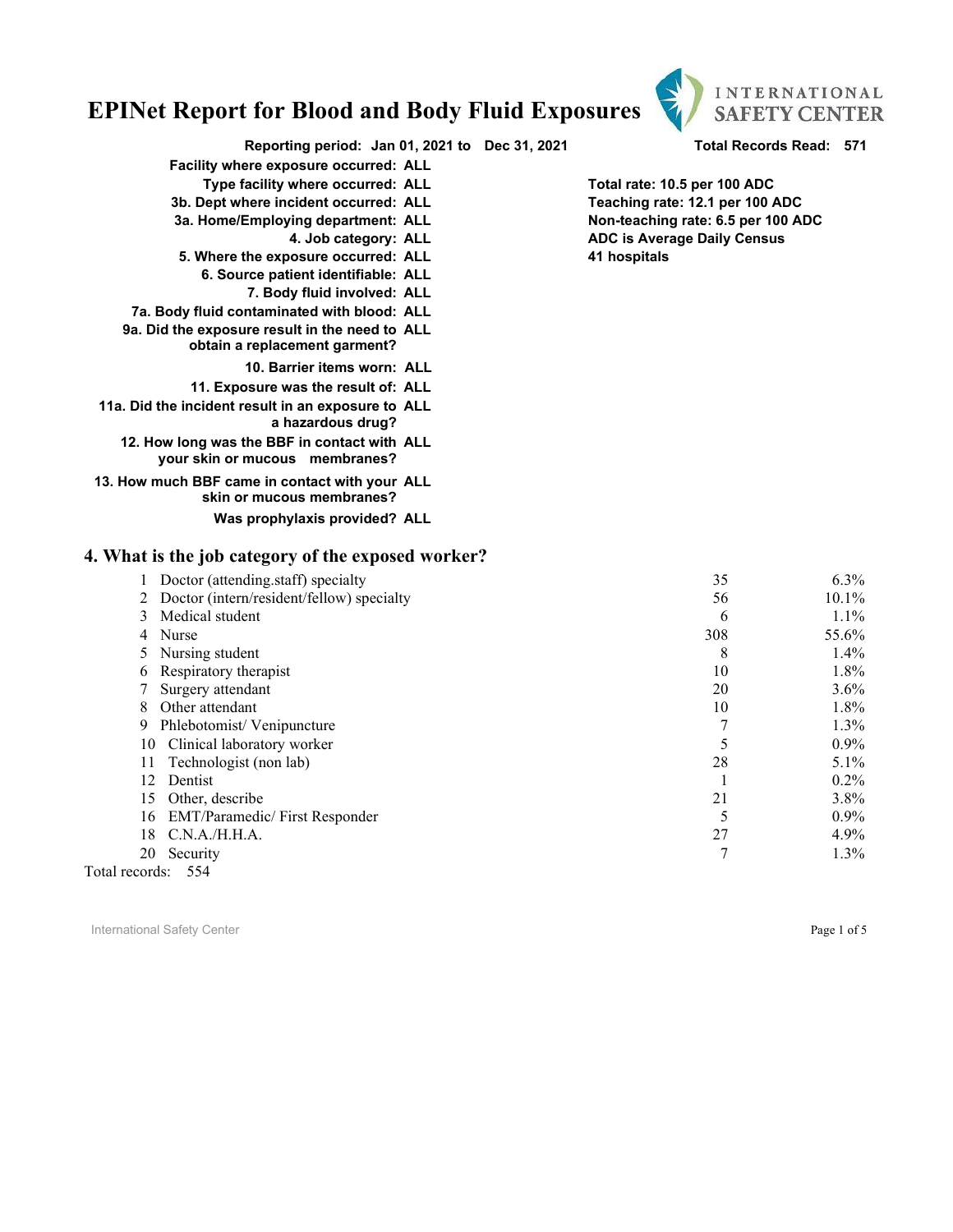#### **5. Where did the exposure occur?**

| 1 Patient room/ward            | 230 | 40.9%   |
|--------------------------------|-----|---------|
| 2 Outside patient room         |     | $0.2\%$ |
| 3 Emergency department         | 68  | 12.1%   |
| 4 Intensive/Critical care unit | 29  | 5.2%    |
| 5 Operating room/Recovery      | 123 | 21.9%   |
| 6 Outpatient clinic/Office     | 12  | 2.1%    |
| 9 Dialysis facility            |     | $0.2\%$ |
| 10 Procedure room              | 22  | 3.9%    |
| 11 Clinical laboratories       | 10  | 1.8%    |
| 12 Autopsy/Pathology           |     | 0.5%    |
| 13 Service/Utility area        | C   | 0.4%    |
| 14 Other, describe             | 44  | 7.8%    |
| 16 Labor and delivery room     | 14  | 2.5%    |
| 17 Home-care                   | 3   | 0.5%    |
| Total records: 562             |     |         |

#### **6. Was the source patient identifiable?**

|   | Yes                       | 524 | 92.7% |
|---|---------------------------|-----|-------|
|   | No<br>◠<br>$\overline{ }$ |     | 3.0%  |
|   | Unknown                   | -   | 2.7%  |
|   | N/A<br>$\overline{4}$     |     | .6%   |
| . | $\sim$ $\sim$ $\sim$      |     |       |

#### Total records: 565

#### **7. Which of the patients body fluids were involved in the exposure?**

| Blood or blood products | 322      | 58.0%   |
|-------------------------|----------|---------|
| Vomit                   |          | 1.3%    |
| Sputum                  | 29       | $5.2\%$ |
| Saliva                  | 44       | $7.9\%$ |
| <b>CSF</b>              | $\theta$ | $0.0\%$ |
| Peritoneal              | $\theta$ | $0.0\%$ |
| Pleural                 |          | $0.2\%$ |
| Amniotic                | 17       | $3.1\%$ |
| Urine                   | 45       | 8.1%    |
| <b>BFOther</b>          | 131      | 23.6%   |
| Total<br>records: 555   |          |         |

### **7a. Was the body fluid visibly contaminated with blood?**

| Yes                | 307 | 61.2% |
|--------------------|-----|-------|
| $2$ No             | 129 | 25.7% |
| 3 Unknown          | 66  | 13.1% |
| Total records: 502 |     |       |

International Safety Center **Page 2 of 5** and  $\overline{P}$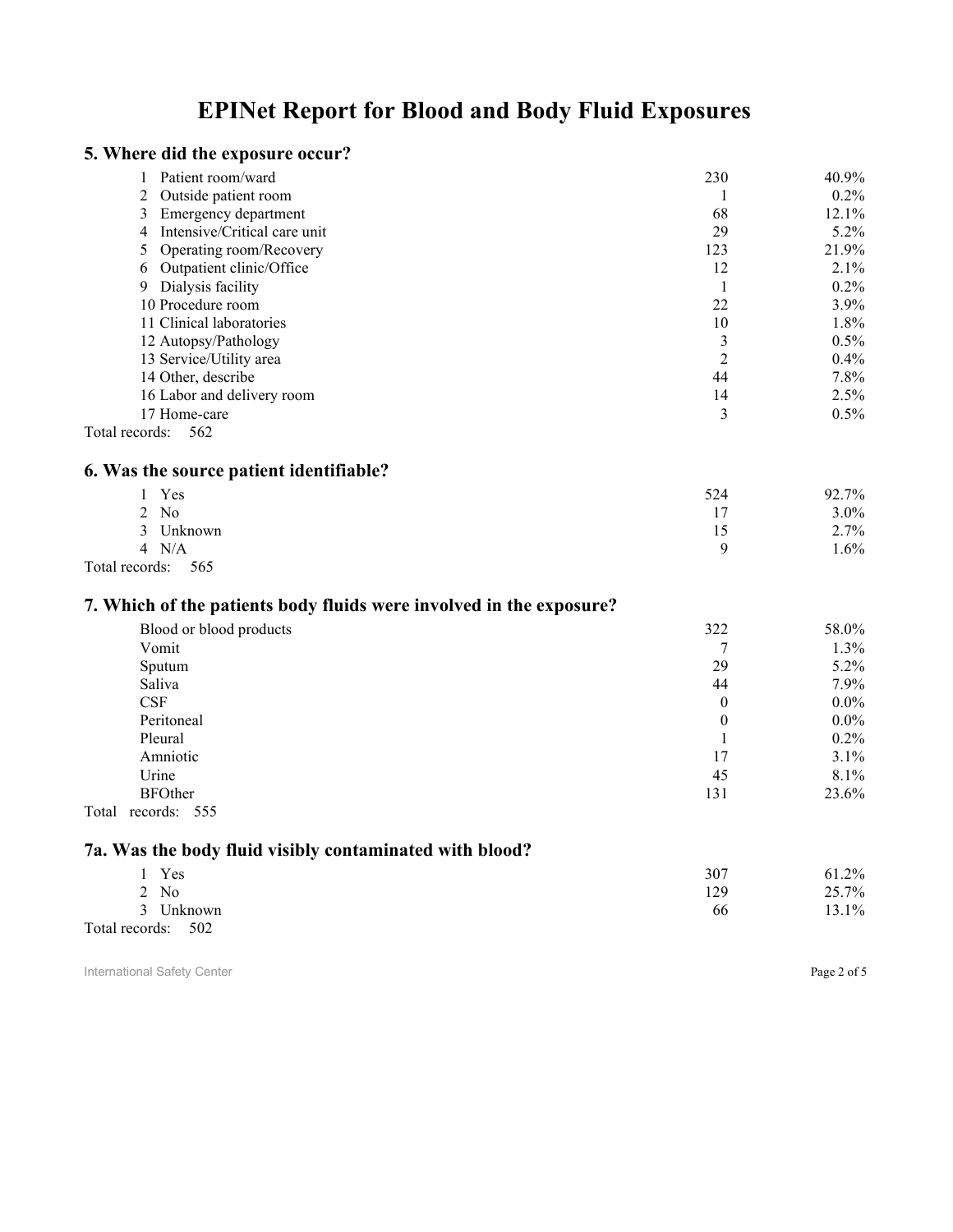### **8. Was the workers exposed part?**

| Intact skin         | 88  | 23.4%   |
|---------------------|-----|---------|
| Non-intact skin     | 28  | 7.4%    |
| Eyes (conjunctiva)  | 275 | 73.1%   |
| Nose (mucosa)       |     | $0.3\%$ |
| Mouth (mucosa)      |     | $0.8\%$ |
| Other exposed parts |     | 4.5%    |
| Total records: 376  |     |         |

**9. Did the blood or body fluid?**

| Touch unprotected skin                       | 74.1%   |
|----------------------------------------------|---------|
| Touch skin between gap in protective garment | 22.3%   |
| Soaked through protective garment            | $2.7\%$ |
| Soaked through clothing/uniform              | $1.8\%$ |
| Total records:                               |         |

### **10. Which barrier garments were worn at the time of exposure?**

| Single pair of gloves                 | 179      | 60.5%    |
|---------------------------------------|----------|----------|
| Double pair of gloves                 | 33       | 11.1%    |
| Eyeglasses, (not protective)          | 33       | 11.1%    |
| Eyeglasses with sideshields           | 8        | 2.7%     |
| Protective Eyewear/Goggles            | 15       | 5.1%     |
| Faceshield                            | 10       | 3.4%     |
| Surgical mask                         | 216      | 73.0%    |
| Respirator                            | 0        | $0.0\%$  |
| Surgical gown                         | $\theta$ | $0.0\%$  |
| Plastic apron                         |          | $0.3\%$  |
| Labcoat/Scrub Jacket (not protective) | 0        | $0.0\%$  |
| Scrubs/Uniforms (not protective)      | 0        | $0.0\%$  |
| <b>Other Protective Garment</b>       | $\theta$ | $0.0\%$  |
| Other                                 | 31       | $10.5\%$ |
| 296<br>Total records:                 |          |          |

### **11. Was the exposure the result of?**

| Direct patient procedure                                  |     | 22.7%    |
|-----------------------------------------------------------|-----|----------|
| 2 Specimen container leaked/spilled                       | 19  | $6.1\%$  |
| 4 IV tubing/bag/pump leaked/broke                         | 27  | $8.6\%$  |
| 5 Other body fluid container spilled/leaked               | 4   | $1.3\%$  |
| 6 Touched contaminated equipment/surface                  | 2   | $0.6\%$  |
| 7 Touched contaminated drapes/sheets/gown                 | 4   | $1.3\%$  |
| Unknown                                                   |     | $1.0\%$  |
| Other, describe<br>9.                                     | 127 | $40.6\%$ |
| 10 Feeding/ventilator/other tube separated/leaked/spilled | 30  | $9.6\%$  |
| 11 Patient initiated (spitting, biting etc)               | 26  | 8.3%     |
|                                                           |     |          |

Total records: 313

International Safety Center **Page 3 of 5** and the United States of  $P$  and  $P$  and  $P$  and  $P$  and  $P$  and  $P$  and  $P$  and  $P$  and  $P$  and  $P$  and  $P$  and  $P$  and  $P$  and  $P$  and  $P$  and  $P$  and  $P$  and  $P$  and  $P$  and  $P$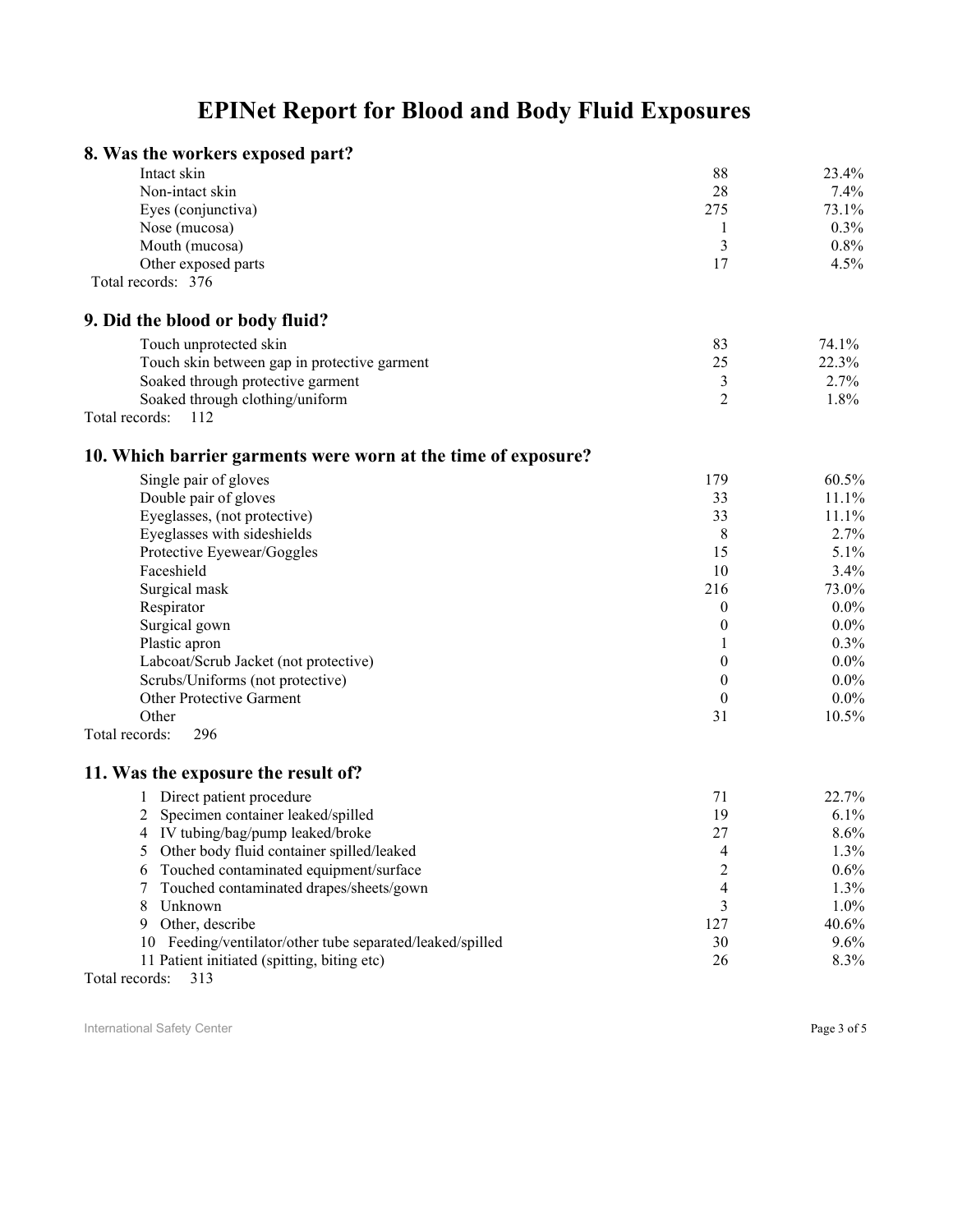| 12. For how long was the blood or body fluid in contact with your skin or mucous membranes? |                |       |
|---------------------------------------------------------------------------------------------|----------------|-------|
| 1 Less than 5 minutes                                                                       | 80             | 74.8% |
| $\overline{2}$<br>5-14 minutes                                                              | 11             | 10.3% |
| 15 minutes to 1 hr<br>3                                                                     | $\overline{2}$ | 1.9%  |
| 5 Unknown                                                                                   | 14             | 13.1% |
| Total records:<br>107                                                                       |                |       |
| 13. How much blood/body fluid came in contact with your skin or mucous membranes?           |                |       |
| 1 Small amount (up to 5 ml)                                                                 | 116            | 97.5% |
| 2 Moderate amount (up to 50 ml)                                                             | 3              | 2.5%  |
| Total records:<br>119                                                                       |                |       |
| 14a. Exposure location: Largest area of exposure                                            |                |       |
| Arm                                                                                         | 17             | 5.2%  |
| Face/Head                                                                                   | 260            | 80.0% |
| Foot                                                                                        | $\mathbf{1}$   | 0.3%  |
| Front                                                                                       | 3              | 0.9%  |
| Hand, left                                                                                  | 15             | 4.6%  |
| Hand, right                                                                                 | 23             | 7.1%  |
| Leg                                                                                         | 6              | 1.8%  |
| Total records:<br>325                                                                       |                |       |
| 14b. Exposure location: Middle sized area of exposure                                       |                |       |
| Arm                                                                                         | 3              | 2.6%  |
| Face/Head                                                                                   | 100            | 87.7% |
| Front                                                                                       | 2              | 1.8%  |
| Hand, left                                                                                  | $\overline{4}$ | 3.5%  |
| Hand, right                                                                                 | $\mathfrak{Z}$ | 2.6%  |
| Leg                                                                                         | $\overline{2}$ | 1.8%  |
| Total records:<br>114                                                                       |                |       |
| 14c. Exposure location: Smallest area of exposure                                           |                |       |
| Arm                                                                                         | $\overline{c}$ | 25.0% |
| Face/Head                                                                                   | 3              | 37.5% |
| Front                                                                                       | 1              | 12.5% |
| Hand, left                                                                                  | $\mathbf{1}$   | 12.5% |
| Leg                                                                                         | 1              | 12.5% |
| Total records:<br>8                                                                         |                |       |

International Safety Center **Page 4 of 5** Page 4 of 5